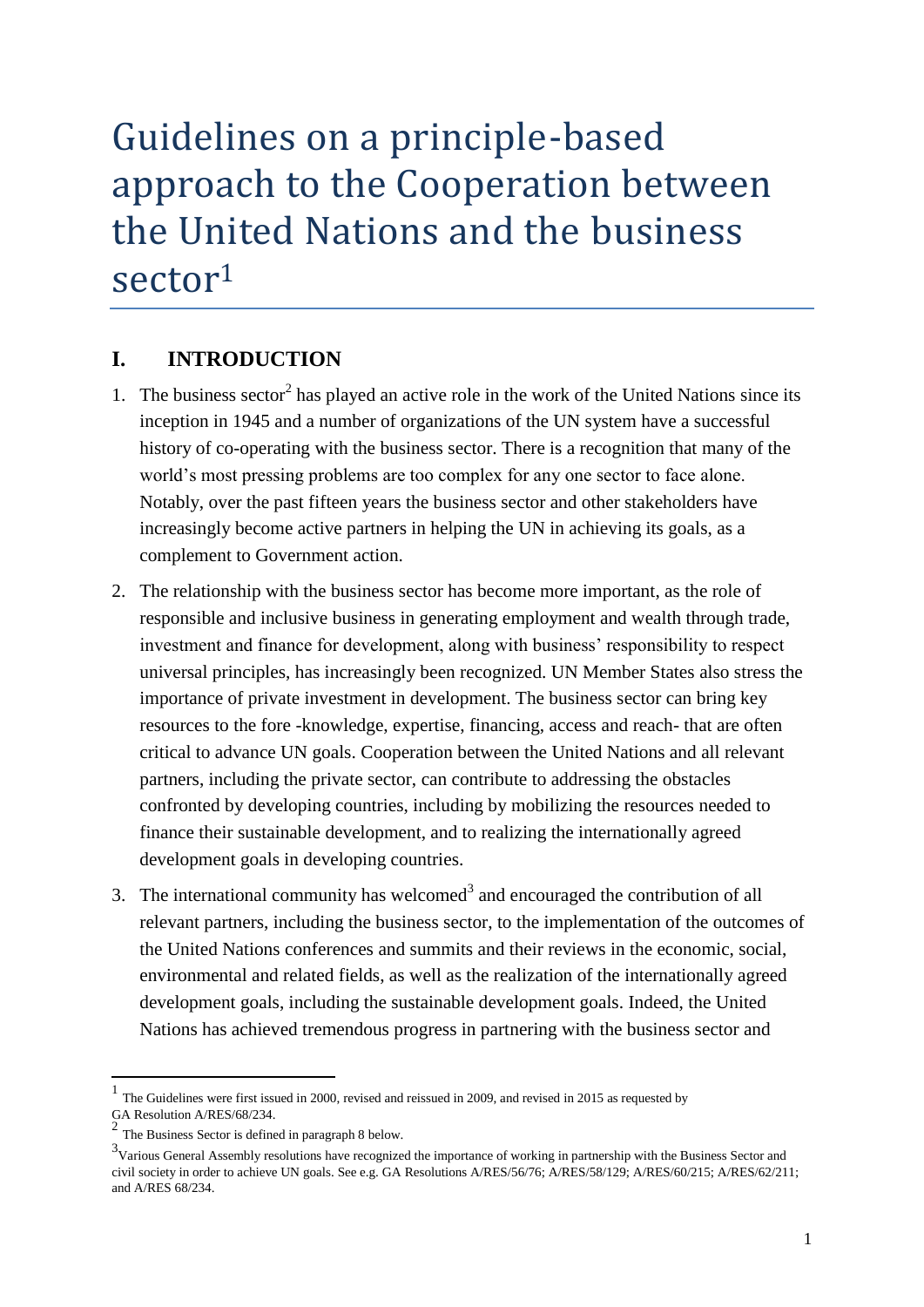other stakeholders, notably in the framework of various United Nations organizations, agencies, funds, programmes, task forces, commissions and initiatives, and through the establishment of partnerships by various United Nations agencies, non-public partners and Member States at the field level.

4. The overarching principle is that collaboration between the United Nations and any relevant partners, including the private sector, should not impose undue rigidity in partnership agreements while always serving the purposes and principles embodied in the Charter of the United Nations and always being undertaken in a manner that maintains and promotes the integrity, impartiality and independence of the Organization.

# **II. PURPOSE, APPROACH AND SCOPE**

1

- 5. The purpose of these Guidelines is to provide a framework to facilitate the formulation and implementation of partnerships between the United Nations and the business sector while safeguarding the integrity, impartiality and independence of the United Nations and preventing and mitigating potential risks of adverse impacts on people and the environment.
- 6. Nothing in these Guidelines is intended to modify or otherwise change any existing obligation under any relevant rule or regulation.
- 7. Cooperation between the United Nations and the business sector is principle-based. These principles are included in the United Nations Global Compact and the United Nations Guiding Principles on Business and Human Rights. The United Nations Global Compact provides an overall value framework for cooperation with the business sector. The principles of the Global Compact on human rights, labour, the environment and anticorruption are based on intergovernmental agreements and are specifically relevant for business. Similarly, the United Nations Guiding Principles on Business and Human Rights, which have been unanimously endorsed by the Human Rights Council, serve as the baseline reference point for expected business conduct, and as a benchmark for responsible business implementation<sup>4</sup>.
- 8. The Guidelines apply to partnerships between United Nations and business sector entities. These Guidelines define:
	- a. A partnership as a voluntary and collaborative agreement or arrangement between one or more parts of the United Nations system and the business sector, in which all participants agree to work together to achieve a common purpose or undertake a specific task and to coordinate their respective

<sup>&</sup>lt;sup>4</sup> See Annex II. For guidance on UN expectations of business on gender equality and children's rights, reference can be had to the Women's Empowerment Principles [\(http://weprinciples.org/\)](http://weprinciples.org/) and the Children's Rights and Business Principles (http://childrenandbusiness.org/).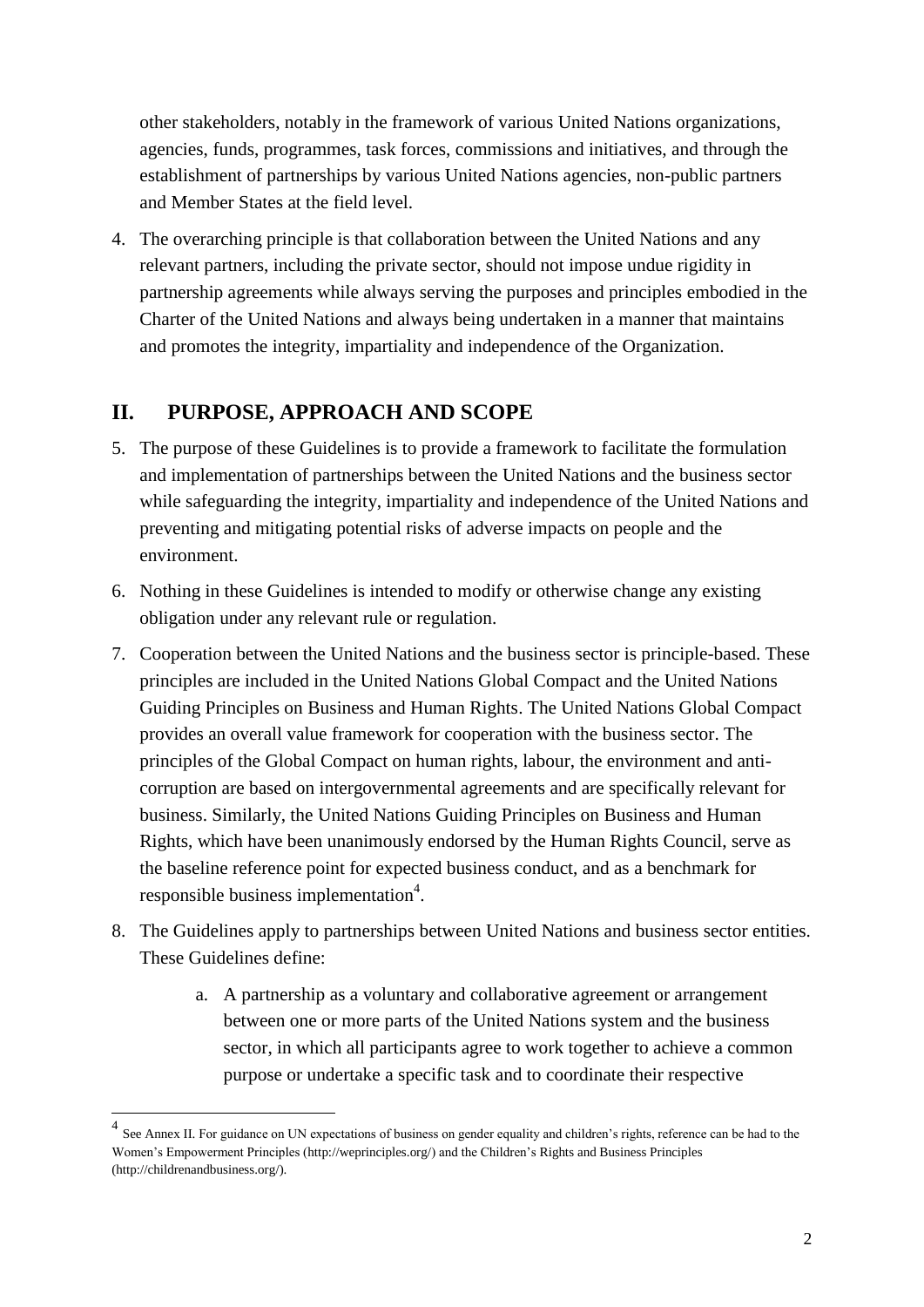responsibilities, resources, and benefits<sup>5</sup>. Nothing in such a partnership should be deemed to establish either party as the agent of the other party or create a legal partnership or joint venture between the parties. Neither party has power to bind the other party to any specific course of action without that party's consent, or to contract in the name of the other party, or to create a liability against the other in any manner whatsoever.

- b. The business sector as either for-profit, and commercial enterprises or businesses; or business associations and coalitions (cross-industry, multi-issue groups; cross industry, issue-specific initiatives; industry-focused initiative); including but not limited to corporate philanthropic foundations.
- 9. Although these Guidelines apply only to the United Nations Secretariat and separately administered organs, Funds and Programmes of the United Nations (hereinafter referred to as the "United Nations entities"), they are intended to serve as a common framework for all organizations of the United Nations system as a basis for their collaborative efforts with the business sector. All are encouraged to adopt the Guidelines in accordance with necessary internal processes. Further, United Nations organizations are encouraged to develop more specific Guidelines in accordance with their particular mandates and activities.

### **III. GENERAL PRINCIPLES**

### **INTEGRITY**

10. The United Nations seeks to engage in mutually beneficial collaborative relationships and partnerships with the business sector. Partnership efforts should maintain the integrity of the United Nations, its independence and impartiality, in particular by clearly advancing the aims, activities and purposes of the United Nations, setting clear delineations of roles and responsibilities, providing no unfair advantages and including adequate partners.

### **Advance United Nations goals**

11. The objective of the partnership needs to be articulated clearly and must advance the aims, activities and purposes of the United Nations as laid out in the Charter or other applicable texts. Chapter I of the United Nations Charter outlines key United Nations goals such as: maintaining international peace and security as well as solving

 5

For further information on UN-Business partnership models, including multi-stakeholder partnerships, see Chapter Four of *UN-Business Partnerships: A Handbook.* 

<sup>(</sup>https://www.unglobalcompact.org/docs/issues\_doc/un\_business\_partnerships/UNBusinessPartnershipHandbook.pdf)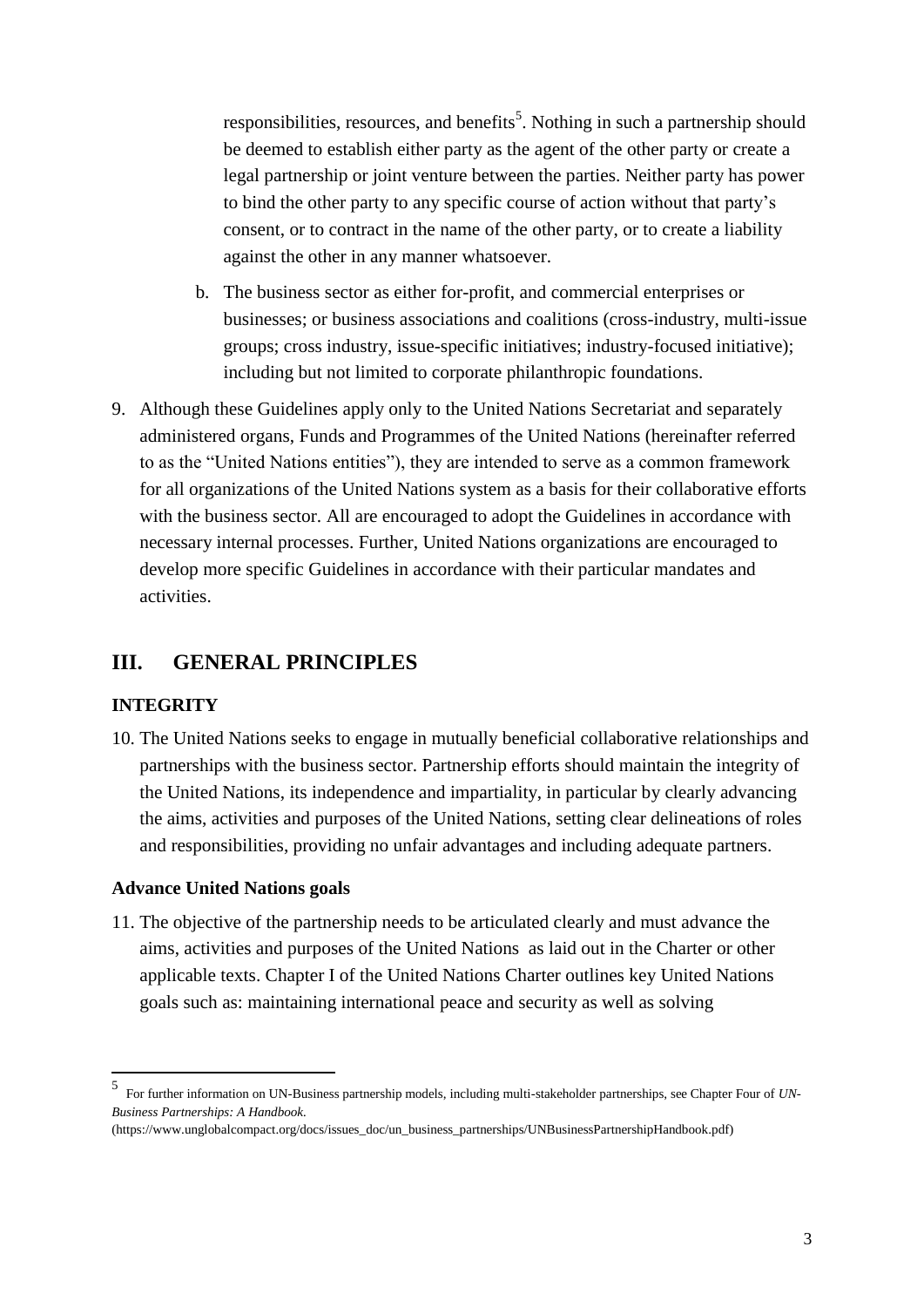international problems of an economic, social, cultural or humanitarian character, and promoting and encouraging respect for human rights and fundamental freedoms for all.

### **Delineate clear responsibilities and roles**

- 12. The partnership should have a clear roadmap that identifies and clarifies each partner's roles and responsibilities. In addition to asserting goals and objectives, it should state at a minimum:
	- a. The proposed outcomes of the partnership;
	- b. The activities foreseen;
	- c. The participants if it is a multi-stakeholder process;
	- d. The governance structure needed to be put in place to ensure a transparent and accountable process.
- 13. All partnerships with the business sector, including those which, in accordance with the Financial Regulations and Rules of the United Nations or of its Funds and Programmes, have financial implications for the United Nations, should be implemented only pursuant to a formal written agreement between the private entity and the United Nations, in accordance with the applicable United Nations regulations and rules, delineating the respective responsibilities and roles of each party. The arrangement must be based on a clear understanding of respective roles and expectations, with accountability and a clear coordination of respective responsibilities, resources and benefits. Such formal agreement, or partnership agreement, should also specify defined timelines and measurable outputs.

### **Ensure no unfair advantage**

14. Every member of the business sector community should have the opportunity to propose cooperative arrangements, within the parameters of these Guidelines. The United Nations can collaborate with the business sector for the purposes of development and provision of goods and services that explicitly support and accelerate achievement of United Nations goals. However, cooperation should not provide exclusivity in its collaboration or imply endorsement or preference of a particular business sector entity or its products or services.

#### **Secure adequate partner(s)**

15. The United Nations is interested in working with business sector entities that share its values, including internationally recognized principles concerning human rights, labour, the environment and anti-corruption as reflected in the United Nations Global Compact and the United Nations Guiding Principles on Business and Human Rights. In considering collaborations and partnerships, the United Nations will engage with business sector entities that demonstrate: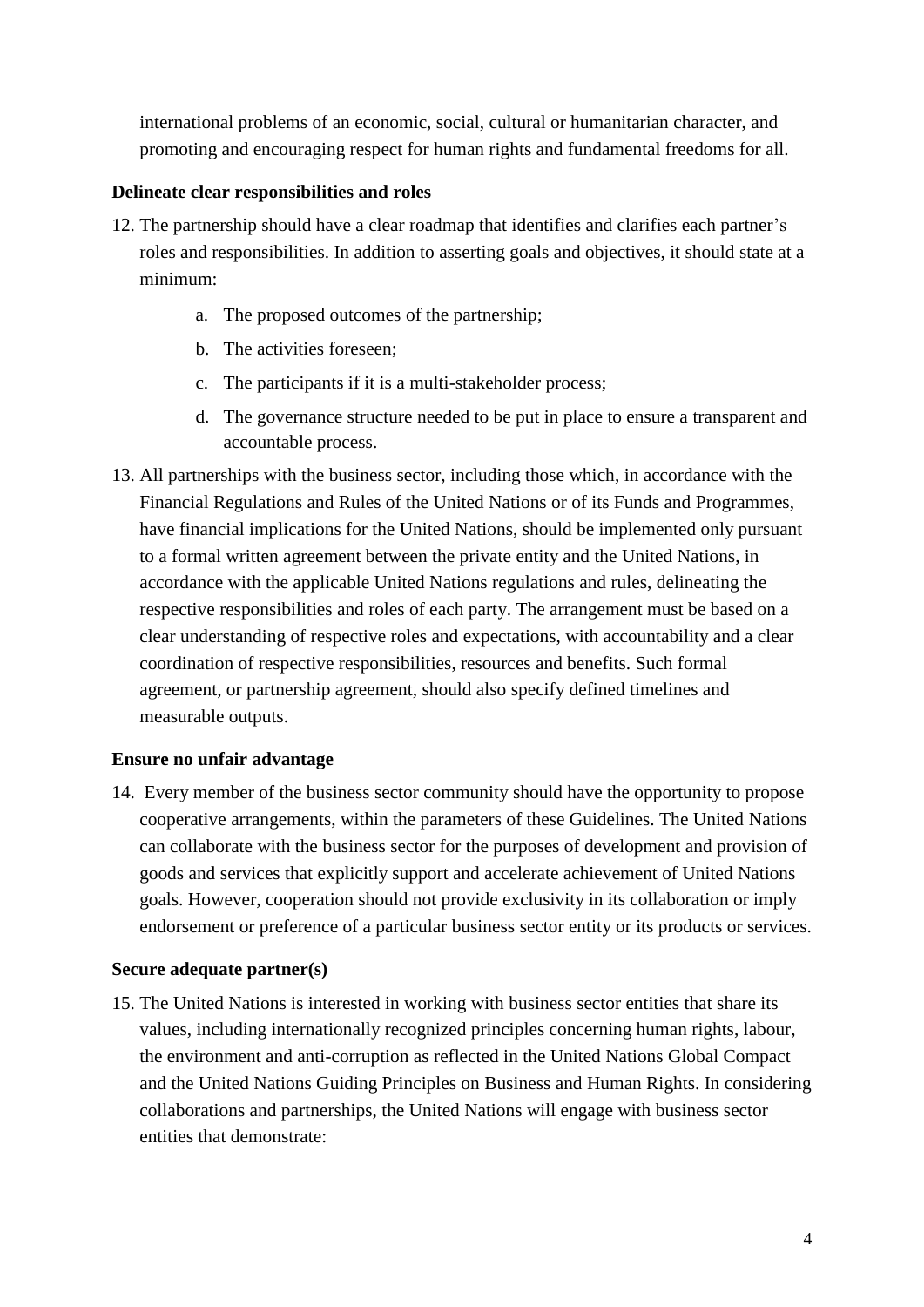- a. Responsible citizenship by supporting the core values of the United Nations and its causes as reflected in the Charter and other relevant conventions and treaties;
- b. A commitment to meeting or exceeding the principles of the United Nations Global Compact by translating them into operational corporate practices, including but not limited to policies, codes of conduct, management, monitoring and reporting systems.
- c. A commitment to respecting and implementing the Guiding Principles on Business and Human Rights by, *inter alia*, having in place a policy commitment to respect human rights, and having in place human rights due diligence processes appropriate to the scope of the business operations concerned and addressing adverse impacts with which they are involved.
- 16. The United Nations will not engage with business sector entities:
	- a. Which contribute to or are otherwise complicit in human rights abuses, tolerate forced or compulsory labour or the use of child labour, are involved in the sale or manufacture of anti-personnel landmines or cluster bombs, or that otherwise do not meet relevant obligations or responsibilities required by the United Nations.
	- b. That are engaged in any activities which are inconsistent with sanctions established by the United Nations Security Council or other similar measures.
- 17. The United Nations should not partner with business sector entities that systematically fail to demonstrate commitment to meeting the principles of the United Nations Global Compact or the United Nations Guiding Principles on Business and Human Rights. However, the United Nations may consider collaboration specifically intended to address this failure of commitment through meaningful changes to business policies and practices.
- 18. United Nations entities may establish additional eligibility and exclusionary criteria for screening companies appropriate to their specific mission and advocacy role.

#### **Establish due diligence**

- 19. United Nations entities reserve the right to choose their partners on a case-by-case basis and to undertake research in support of such decisions.
- 20. The integrity of the partnership process should be ensured through a robust due diligence process to guarantee that adequate partners are selected. The due diligence processes should be established by the United Nations entity considering the partnership.
- 21. United Nations entities are encouraged to consult with each other as part of the due diligence process.
- 22. At a minimum, the due diligence process should :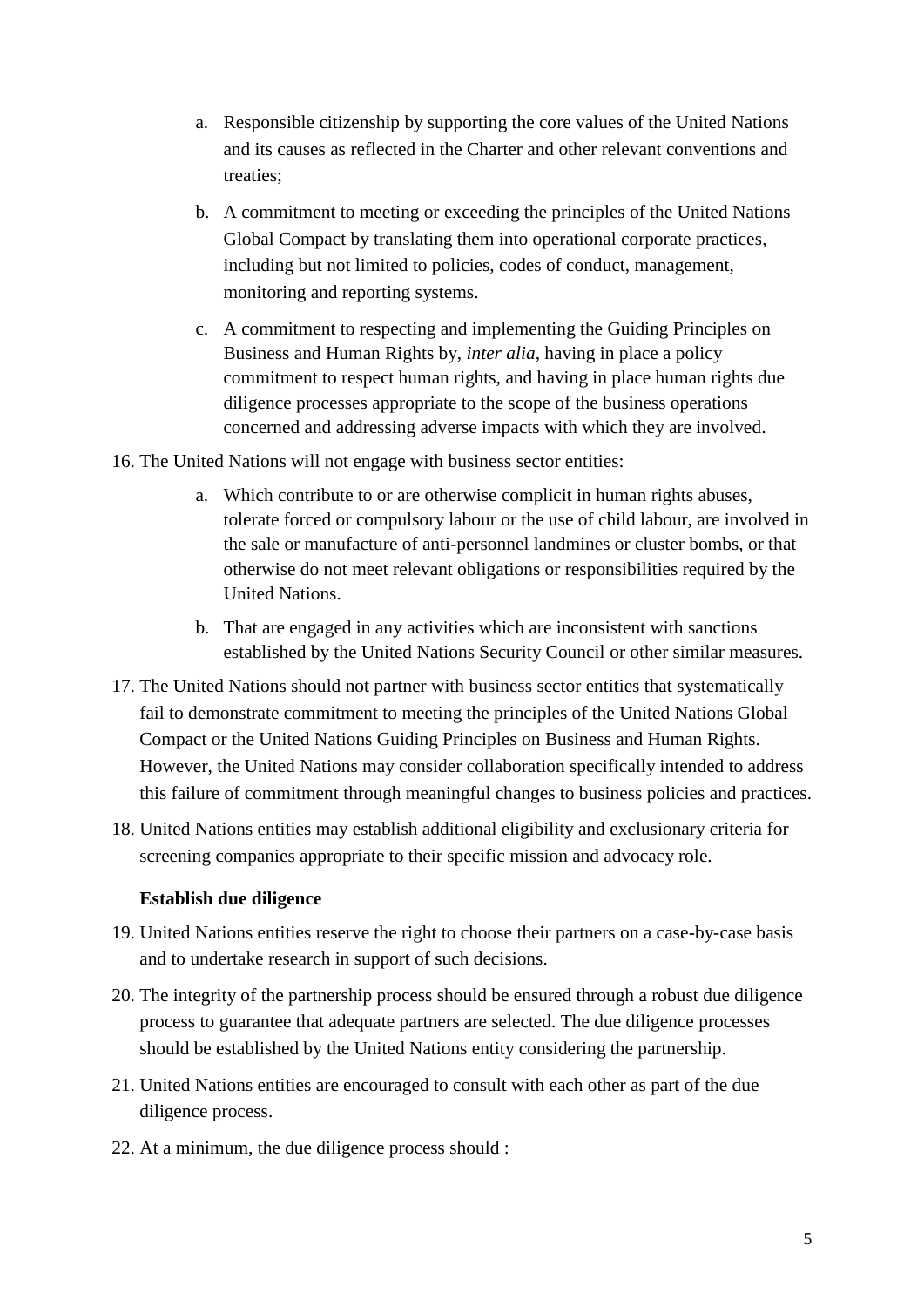- a. Be conducted on all potential partners proportionate to the scope of engagement;
- b. Be planned so that such process can be completed well before partnership discussions are too far advanced, and continue on an ongoing basis for as long as the relationship exists and any time an agreement with a partner is amended or renewed;
- c. Cover the requirements set forth in paragraph 15 above.

### **ACCOUNTABILITY**

- 23. Partnership agreements should provide for clear and efficient accountability procedures. These procedures should differentiate between the following:
	- a. The individual accountability of each partner, including in particular towards the principles included in the United Nations Global Compact and the United Nations Guiding Principles on Business and Human Rights; and
	- b. The internal accountability within the partnership, *i.e*. between partners, including, in accordance with the regulations and rules governing each entity, a monitoring and evaluation process.
- 24. Such monitoring and evaluation process should seek to ensure that the partnership's activities have been responsive to the concerns and objectives of the communities that the activities were intended to address.

### **TRANSPARENCY**

25. Cooperation with the business sector must be transparent. Information on the nature and scope of major cooperative arrangements should be available within the concerned United Nations entity and to the public at large. Concerned United Nations entities should make relevant information available on their respective websites and post relevant information on the United Nations/business website www.business.un.org Subject to the regulations and rules governing each entity, this information should include disclosure of the partners, contributions, and matching funds for all relevant partnerships, including at the country-level.

# **IV. USE OF THE UNITED NATIONS NAME AND EMBLEM AND THE NAMES AND LOGOS OF UNITED NATIONS FUNDS AND PROGRAMMES**

26. Pursuant to General Assembly resolution 92 (I) of 7 December 1946, the use of the United Nations name, including its acronym, and emblem (the "United Nations Name and Emblem") is limited to official purposes. The United Nations has consistently interpreted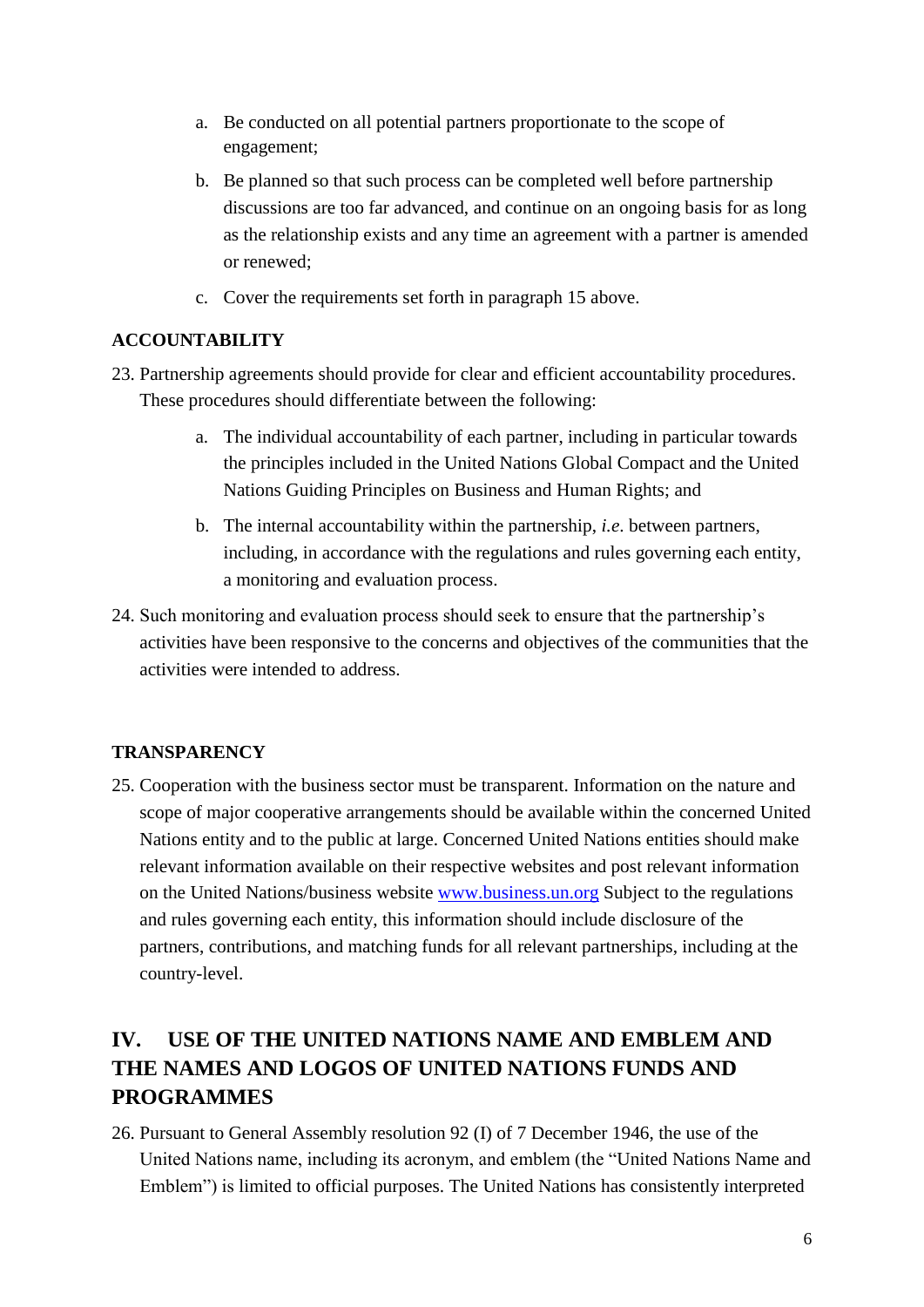this resolution to apply also to the use of the name and emblem of United Nations entities whose names include the "United Nations" or its acronym. The United Nations Name and Emblem are also protected by the Paris Convention for the Protection of Industrial Property, revised in Stockholm in 1967.

- 27. Recognizing the United Nations' evolving relationship with the business sector, the following sets out general principles for the use of the United Nations Name and Emblem, and of the names and logos of other United Nations entities ("Name and Emblem") by the business sector in the context of a partnership. $<sup>6</sup>$ </sup>
	- a. Pursuant to General Assembly resolution 92 (I), it has been a long-standing policy of the Secretary-General not to authorize the use of the United Nations Emblem by the business sector entity in an unmodified form, or to use the United Nations Emblem in a modified form, e.g. by placing the words "United Nations" or "UN" set above the emblem and the words "We Believe" or "Our Hope for Mankind" set below the emblem. However, an appropriate written communication could be provided to the business sector entity, acknowledging or recognizing its contribution to or collaboration with the United Nations.
	- b. Subject to the foregoing provisions in this paragraph 27, to the provisions of paragraph 28, and to the appropriate terms and conditions set forth in a partnership agreement, a business sector entity may, on a case–by- case basis, be exceptionally authorized to use the Name and Emblem on a non-exclusive basis<sup>7</sup> specifically for non-commercial purposes and solely for advancing the objectives of the partnership. The use of the Name and Emblem by a business sector entity may exceptionally be authorized so long as the principal purpose of such use is to show support for the purposes and activities of the United Nations entity concerned and the generation of profit by the business sector entity is only incidental.<sup>8</sup>
	- c. The use of the Name and Emblem must be expressly approved in advance in writing and upon such terms and conditions as may be specified.

**.** 

 $<sup>6</sup>$  The guiding principles address primarily the use of the Name and Emblem by Business Sector entities, although similar principles</sup> would be generally applicable to non-Governmental organizations.

<sup>&</sup>lt;sup>7</sup> The principle of non-exclusive use refers to the activities of a Business Sector entity on its own behalf, and not in situations in

which a Business Sector entity is engaged by the UN to act on the UN's behalf, e.g., the UN Gift Shop.<br><sup>8</sup> A "commercial use" of the Name and Emblem should be distinguished from "use by a commercial entity". The former ter implies use in connection with or for furtherance of a profit-making enterprise. The latter term would allow the use of the Name and Emblem by a Business Sector entity even involving the making of some profit, as long as the principal purpose of such use is to show support for the purposes and activities of the UN entity concerned, including the raising of funds for the UN entity, and the generation of profit by the commercial entity is only incidental.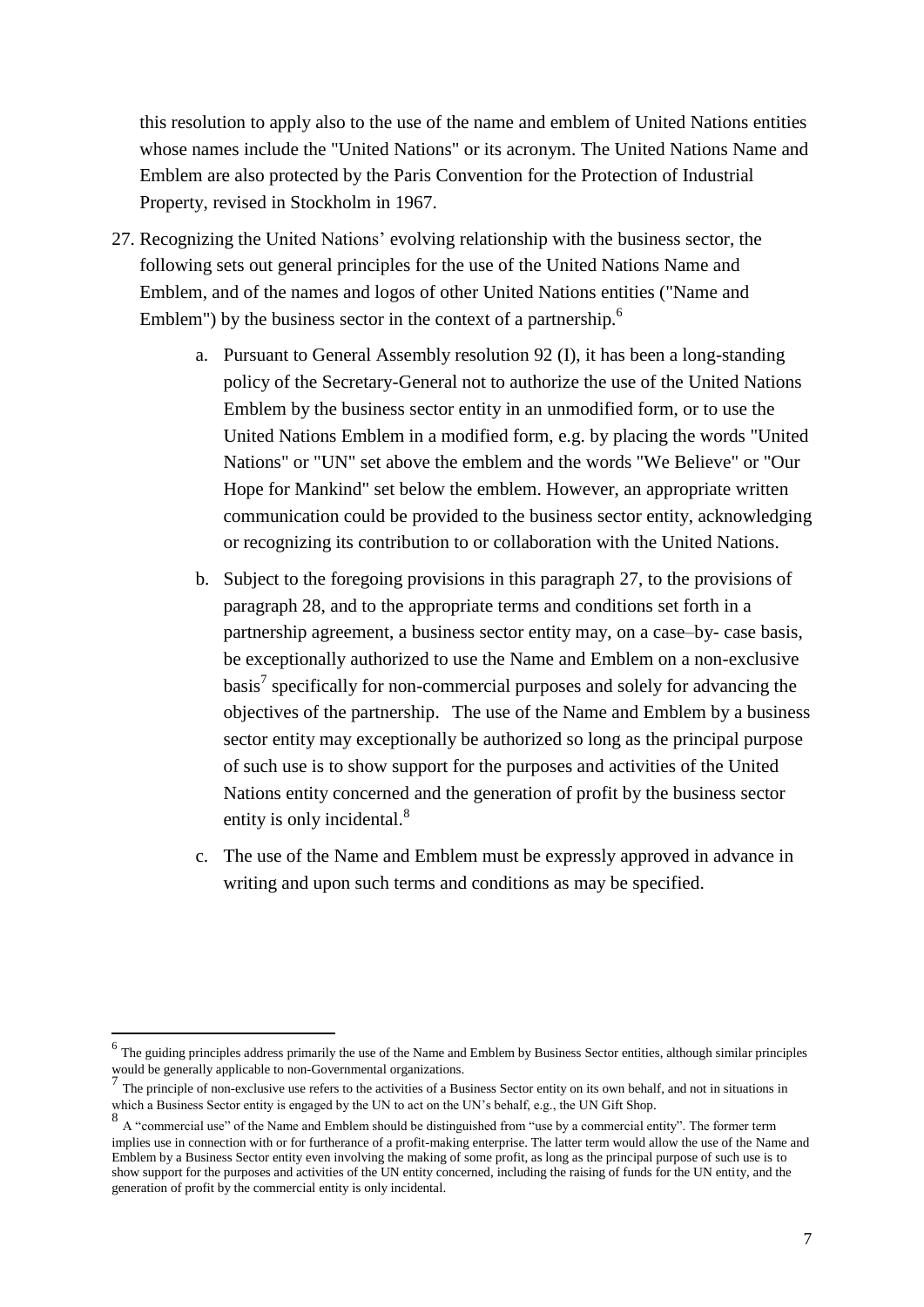- d. With appropriate written approval, and subject to appropriate conditions on the time, manner and scope of such use, the use of a special United Nations emblem may be exclusively authorized to a limited number of business sector entities in connection with the promotion of a special event or initiative, including fund-raising for such event or initiative.
- 28. Any authorization for the use of the United Nations Name and Emblem under these Guidelines or otherwise by non-UN entities must be approved by the United Nations Office of Legal Affairs (OLA). With respect to the logos of certain United Nations entities that are distinct and separate from the United Nations Emblem, authorization should be sought directly from those United Nations entities for the use of their distinct logos.

# **V. Modalities**

- 29. From an institutional perspective, there are a number of partnership modalities which could be established. In practice, the six UN-business partnership models below represent the most significant configurations:
	- a. Global implementation partnerships focus on implementation outcomes. They establish platforms comprising numerous representatives from all relevant sectors to create frameworks for action that address global challenges and allow for local implementation.
	- b. Local implementation partnerships execute humanitarian or development projects in particular areas or regions. They are often accompanied by encouraging changes in behaviour of local target groups.
	- c. Corporate responsibility initiatives concentrate on changing business behaviour, for example, through leveraging their commitments to a specific development cause or fostering the self-regulation of a specific sector.
	- d. Advocacy campaigns encourage behavioural changes of target groups to alleviate development problems. Desired changes can range from sensitizing individuals to certain issues to encouraging individuals to engage in problem solving.
	- e. Resource mobilization partnerships focus exclusively on engaging companies to provide resources or to mobilize external resources to enable UN entities to better fulfill their mandates.
	- f. Innovation partnerships enable outcomes. They utilize the expertise of business partners to develop and implement innovative products and services that can, for example, improve work processes within UN entities.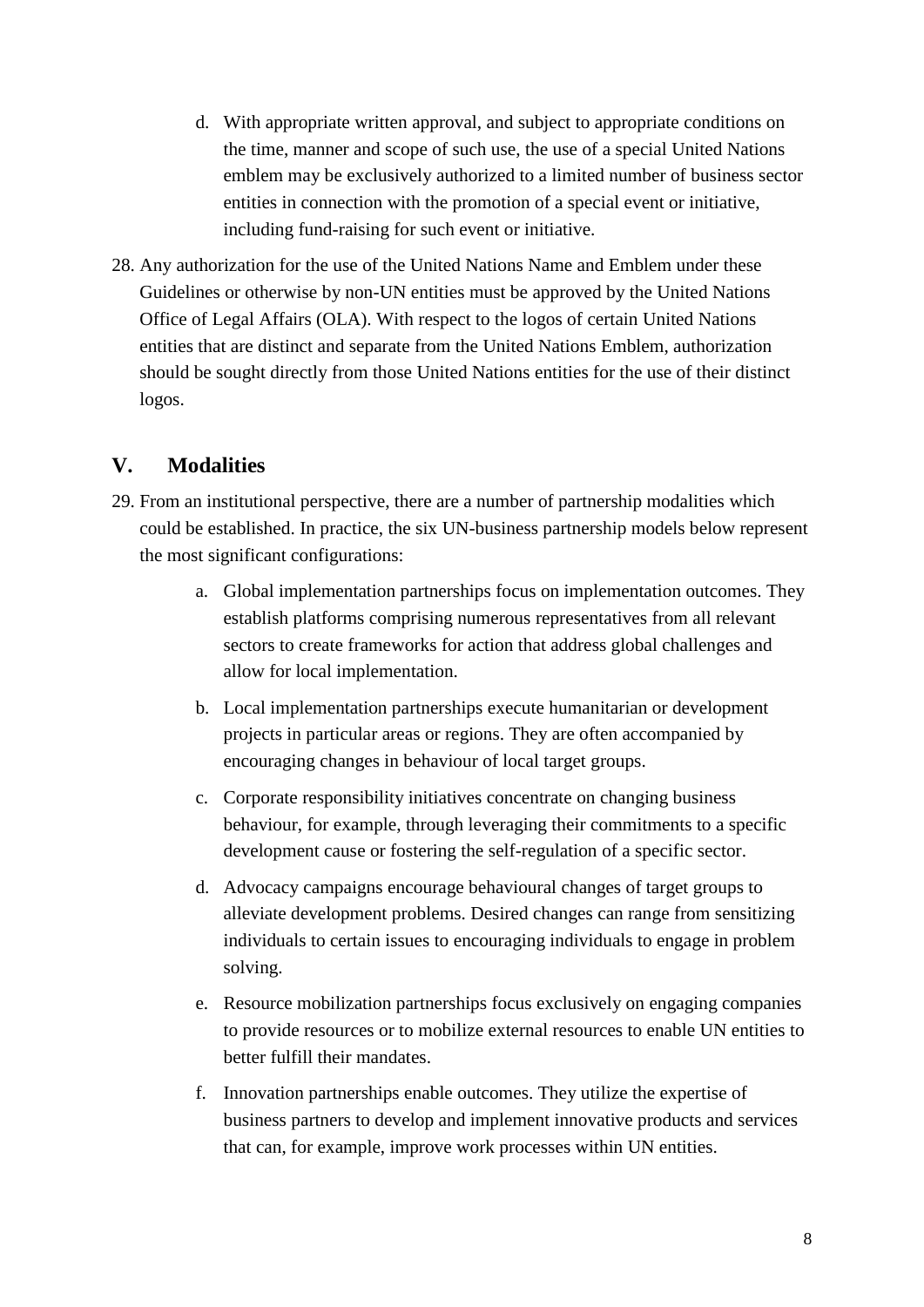- 30. In any case, formal partnerships agreements, which have financial implications for the UN, shall be subject to approval by the Controller or the relevant financial official of the separately administered organs and programmes of the United Nations concerned, following appropriate legal review by the UN and the UN entity concerned. The relevant operational office or department is responsible and accountable for ensuring compliance with the requirements set forth in the UN Financial Regulations and Rules, or comparable rules in the financial regulations and rules of separately administered organs and programmes of the UN. Modalities for entering into partnerships with the Business Sector which are distinct from procurement activities require flexibility in order to reflect the particular purposes and objectives of the partnerships. In their participation in partnership arrangements, UN entities will apply their respective regulations, rules and procedures including, where applicable, those relating to staff conduct and financial regulations and rules.
- 31. UN entities should pay particular attention when the chosen modality involves:

a) Direct contribution by the Business Sector partner: The modality for direct contribution for specific purposes would be made under a trust fund or special account agreement with the partner subject to applicable Financial Regulations and Rules.

b) Indirect contribution by the Business Sector partner through the establishment of a charitable organization or foundation: Under this modality, a relationship agreement would be established between the UN and the charitable organization or foundation.

c) Partnership in technical assistance projects: This modality would involve either two direct bilateral agreements with the Business Sector partner and with the government of the country in which the assistance would be carried out, or a tripartite agreement among the business partner, the UN and the Government.

d) Partnership projects: This modality would involve other partnership arrangements requiring an agreement between the UN and the Business Sector. The relevant operational office or department must take into consideration all the aspects and implications involved in the selection of any of the relevant modalities set forth in this paragraph and full compliance with the requirements and criteria in the applicable UN regulations and rules or comparable regulations and rules of separately administered organs and programmes of the UN.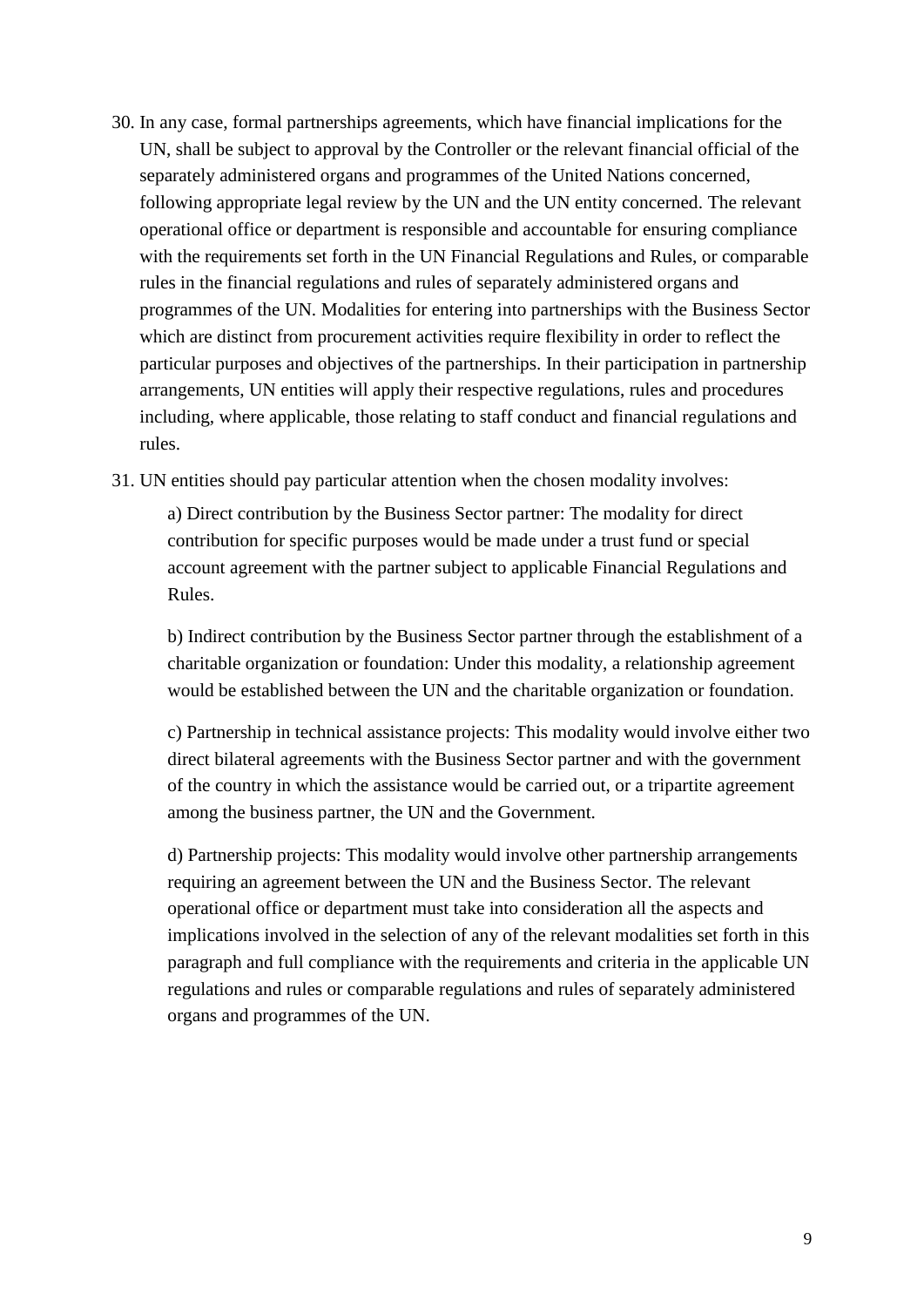# **VI. INSTITUTIONAL CAPACITIES**

- 32. UN entities that engage the business sector as partners in their work should allocate adequate resources and develop the policy frameworks and institutional capacities needed for engagement in a mutually beneficial way. In particular, they should:
	- a) Build adequate institutional competencies, including through establishing focal points within their respective entities. Such focal points would act as liaisons between their entities and existing and potential business sector partners and be responsible for developing mutually beneficial partnerships with the business sector community in line with regulations, rules, and administrative issuances applicable to the UN entities.
	- b) Promote transparency, learning and knowledge exchange throughout the Organization by participating fully in the several internal and external information sharing platforms including in particular the UN System Business Sector Focal Points Network which is the platform further enhancing the UN's capacity to advance collaboration with the business sector, to a better understanding of the role and objectives of business and to ascertain whether they are compatible with the goals of the UN.
	- c) Allocate adequate resources to participate to the Annual UN System Business Sector Focal Points Meeting.

### **VII. FUTURE REVIEWS**

33. To remain valid, these Guidelines will be reviewed and regularly updated, taking particularly into account recommendations coming from the United Nations System business sector Focal Point Meetings.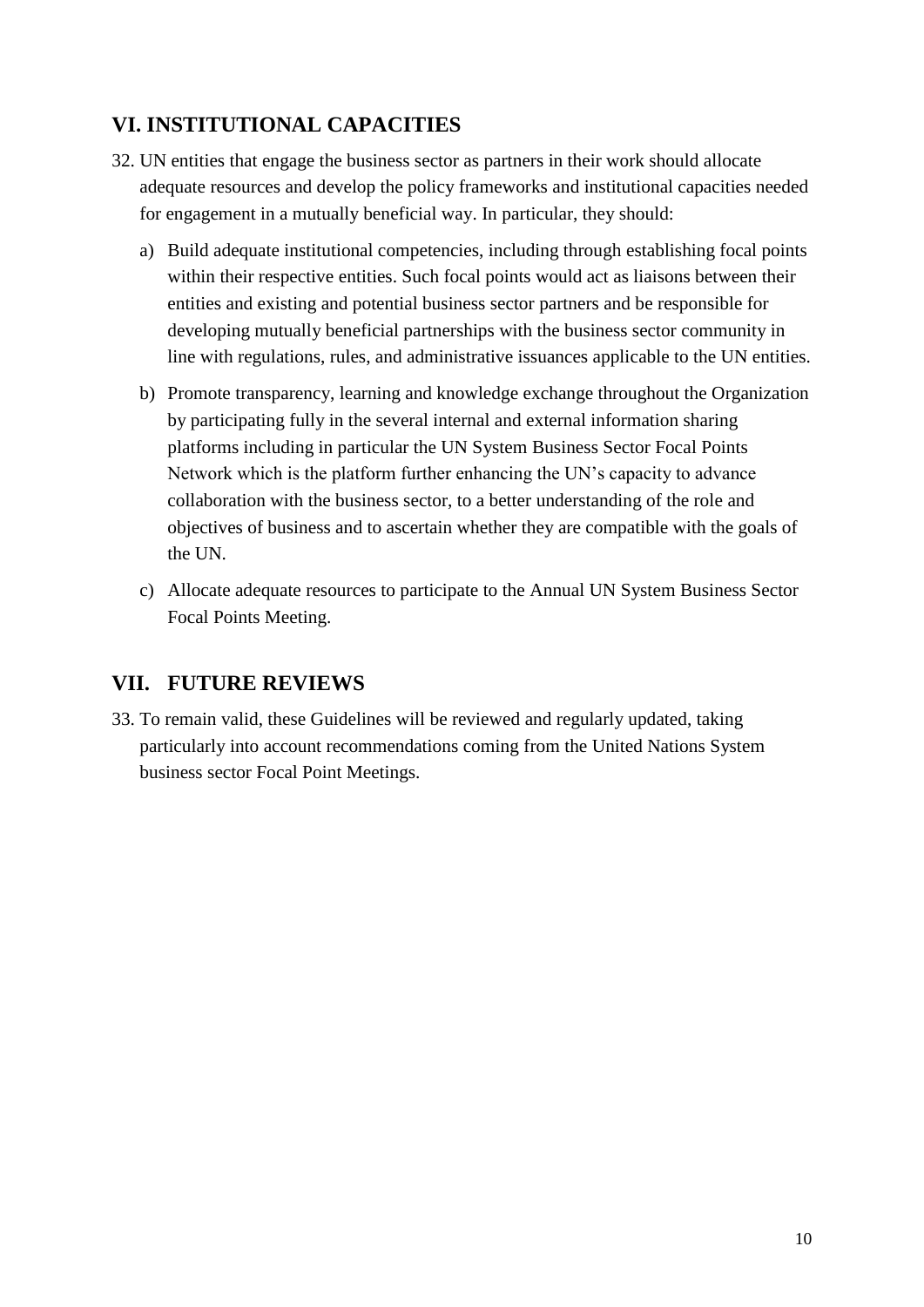# **Annex I**

# **The UN Global Compact Ten Principles**

The Global Compact asks companies to embrace, support and enact a set of core values within their sphere of influence in the areas of human rights, labour standards, the environment and anti-corruption.

# **Human Rights**

Principle 1: Businesses should support and respect the protection of internationally proclaimed human rights; and

Principle 2: make sure that they are not complicit in human rights abuses.

# **Labour Standards**

Principle 3: Businesses should uphold the freedom of association and the effective recognition of the right to collective bargaining;

Principle 4: the elimination of all forms of forced and compulsory labour;

Principle 5: the effective abolition of child labour; and

Principle 6: the elimination of discrimination in respect of employment and occupation.

# **Environment**

Principle 7: Businesses should support a precautionary approach to environmental challenges;

Principle 8: undertake initiatives to promote greater environmental responsibility; and

Principle 9: encourage the development and diffusion of environmentally friendly technologies.

# **Anti-Corruption**

Principle 10: Businesses should work against corruption in all its forms, including extortion and bribery.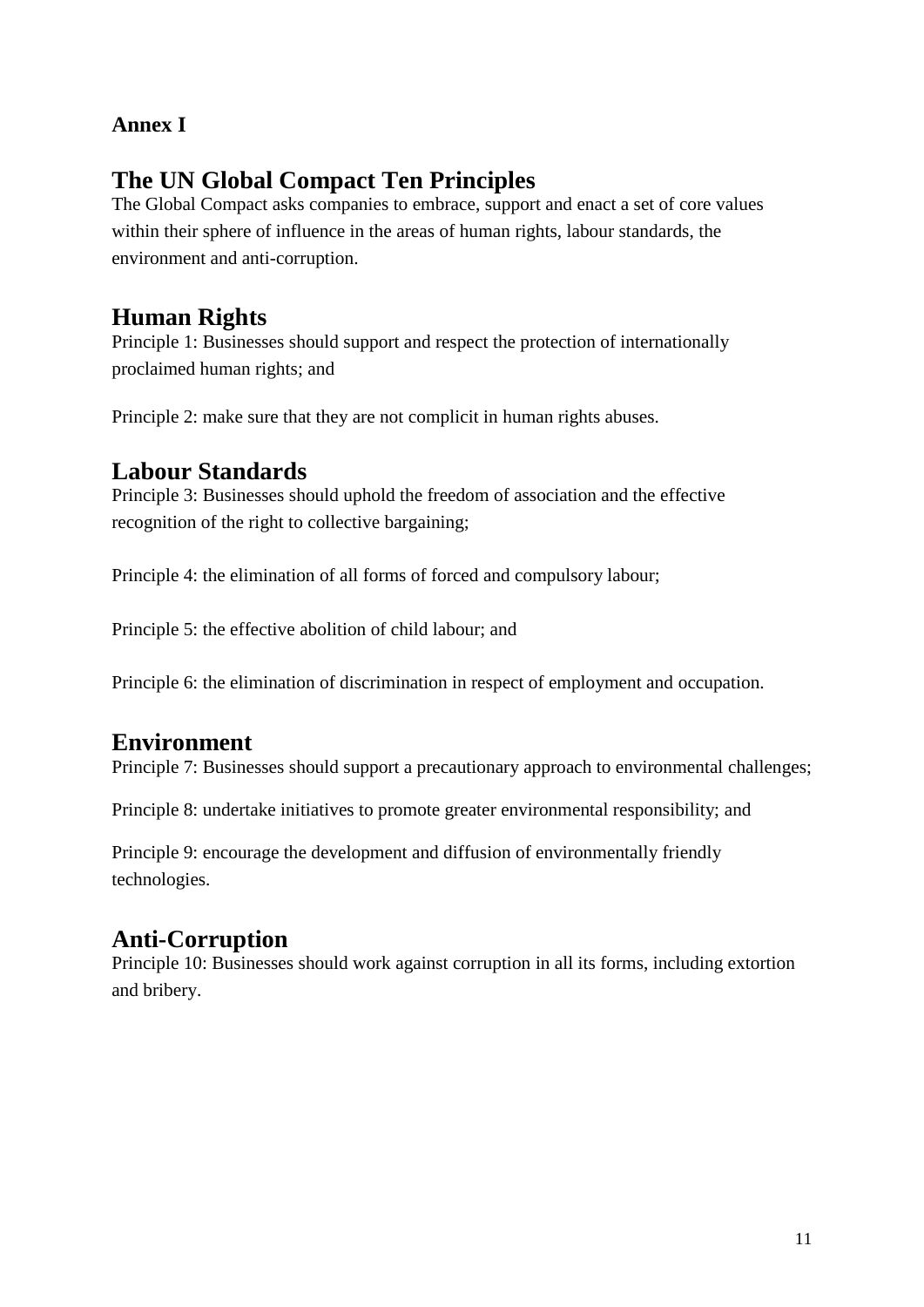### **Annex II: Excerpt of the United Nations Guiding Principles on Business and Human Rights**

The following is an excerpt of the United Nations Guiding Principles on Business and Human Rights. The Guiding Principles were unanimously endorsed by the United Nations Human Rights Council<sup>9</sup>. They establish the authoritative global standard on the respective roles of businesses and governments in helping ensure that companies respect human rights in their own operations and through their business relationships. They provide, alongside the Global Compact principles, the framework for the principle-based cooperation between the United Nations and the business sector.

The full text of the Guiding Principles complemented by additional commentaries providing additional guidance can be found at [http://www.ohchr.org/Documents/Publications/GuidingPrinciplesBusinessHR\\_EN.pdf.](http://www.ohchr.org/Documents/Publications/GuidingPrinciplesBusinessHR_EN.pdf)

#### II. THE CORPORATE RESPONSIBILITY TO RESPECT HUMAN RIGHTS

#### A. FOUNDATIONAL PRINCIPLES

- 11. Business enterprises should respect human rights. This means that they should avoid infringing on the human rights of others and should address adverse human rights impacts with which they are involved.
- 12. The responsibility of business enterprises to respect human rights refers to internationally recognized human rights—understood, at a minimum, as those expressed in the International Bill of Human Rights and the principles concerning fundamental rights set out in the International Labour Organization's Declaration on Fundamental Principles and Rights at Work.
- 13. The responsibility to respect human rights requires that business enterprises:

1

- a. Avoid causing or contributing to adverse human rights impacts through their own activities, and address such impacts when they occur;
- b. Seek to prevent or mitigate adverse human rights impacts that are directly linked to their operations, products or services by their business relationships, even if they have not contributed to those impacts.
- 14. The responsibility of business enterprises to respect human rights applies to all enterprises regardless of their size, sector, operational context, ownership and structure. Nevertheless, the scale and complexity of the means through which enterprises meet that responsibility may vary according to these factors and with the severity of the enterprise's adverse human rights impacts.
- 15. In order to meet their responsibility to respect human rights, business enterprises should have in place policies and processes appropriate to their size and circumstances, including:
	- a. A policy commitment to meet their responsibility to respect human rights;
	- b. A human rights due diligence process to identify, prevent, mitigate and account for how they address their impacts on human rights;
	- c. Processes to enable the remediation of any adverse human rights impacts they cause or contribute to.

- The corporate responsibility to respect human rights, that is, to act with due diligence to avoid infringing on the rights of others and address adverse impacts with which they are involved; and
- The need for greater access by victims to effective remedy, both judicial and non-judicial.

<sup>&</sup>lt;sup>9</sup> The Guiding Principles were developed by the Special Representative of the UN Secretary-General for Business and Human Rights, Professor John Ruggie, over the six years of his UN mandate from 2005 to 2011. They elaborate on the three pillars of the UN "Protect, Respect and Remedy" Framework that Prof. Ruggie proposed to the Human Rights Council in 2008. The three pillars of the Framework are:

The state duty to protect against human rights abuses by third parties, including business, through appropriate policies, regulation, and adjudication;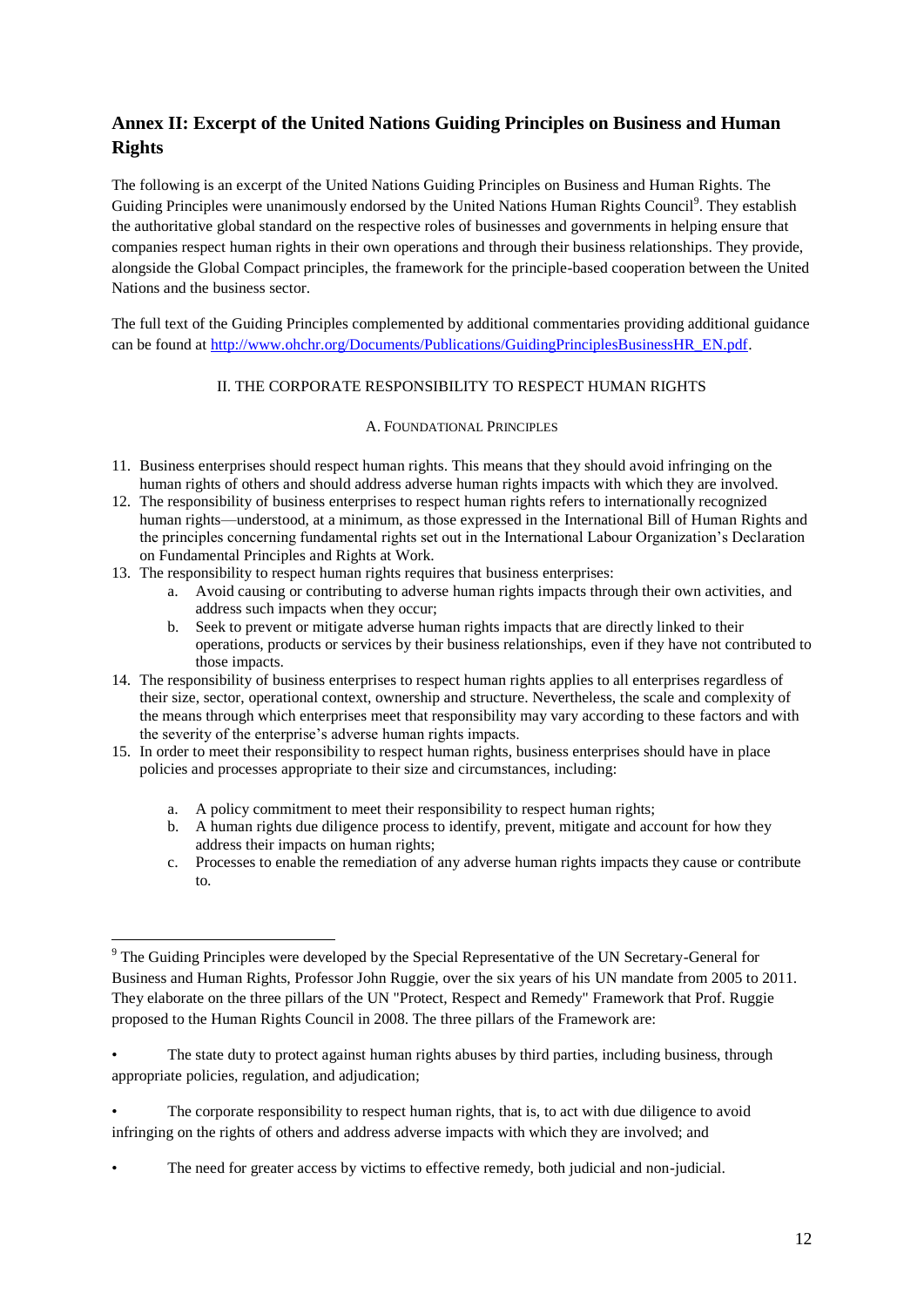#### B. OPERATIONAL PRINCIPLES

#### POLICY COMMITMENT

- 16. As the basis for embedding their responsibility to respect human rights, business enterprises should express their commitment to meet this responsibility through a statement of policy that:
	- a. Is approved at the most senior level of the business enterprise;
	- b. Is informed by relevant internal and/or external expertise;
	- c. Stipulates the enterprise's human rights expectations of personnel, business partners and other parties directly linked to its operations, products or services;
	- d. Is publicly available and communicated internally and externally to all personnel, business partners and other relevant parties;
	- e. Is reflected in operational policies and procedures necessary to embed it throughout the business enterprise.

#### HUMAN RIGHTS DUE DILIGENCE

- 17. In order to identify, prevent, mitigate and account for how they address their adverse human rights impacts, business enterprises should carry out human rights due diligence. The process should include assessing actual and potential human rights impacts, integrating and acting upon the findings, tracking responses, and communicating how impacts are addressed. Human rights due diligence:
	- a. Should cover adverse human rights impacts that the business enterprise may cause or contribute to through its own activities, or which may be directly linked to its operations, products or services by its business relationships;
	- b. Will vary in complexity with the size of the business enterprise, the risk of severe human rights impacts, and the nature and context of its operations;
	- c. Should be on-going, recognizing that the human rights risks may change over time as the business enterprise's operations and operating context evolve.
- 18. In order to gauge human rights risks, business enterprises should identify and assess any actual or potential adverse human rights impacts with which they may be involved either through their own activities or as a result of their business relationships. This process should:
	- a. Draw on internal and/or independent external human rights expertise;
	- b. Involve meaningful consultation with potentially affected groups and other relevant stakeholders, as appropriate to the size of the business enterprise and the nature and context of the operation.
- 19. In order to prevent and mitigate adverse human rights impacts, business enterprises should integrate the findings from their impact assessments across relevant internal functions and processes, and take appropriate action.
	- a. Effective integration requires that:
		- i. Responsibility for addressing such impacts is assigned to the appropriate level and function within the business enterprise;
		- ii. Internal decision-making, budget allocations and oversight processes enable effective responses to such impacts.
	- b. Appropriate action will vary according to:
		- i. Whether the business enterprise causes or contributes to an adverse impact, or whether it is involved solely because the impact is directly linked to its operations, products or services by a business relationship;
		- ii. The extent of its leverage in addressing the adverse impact.